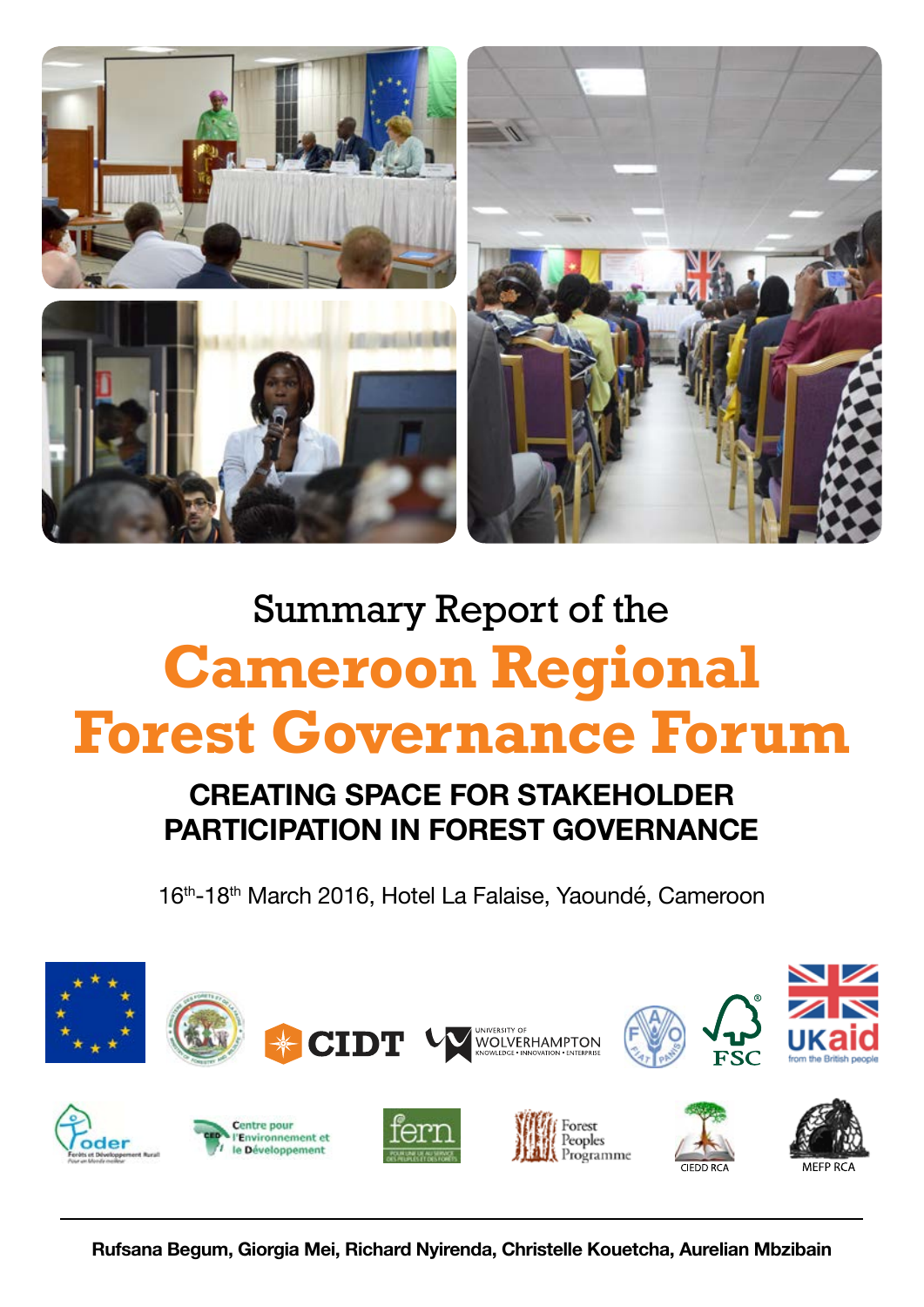

## **INTRODUCTION**

The Cameroon Regional Forest Governance Forum held 16<sup>th</sup>-18<sup>th</sup> March 2016 at Hotel La Falaise, Yaoundé was the first to be held under the auspices of the **Congo Basin VPA Implementation - Championing Forest Peoples' Rights and Participation Project (EU-CFPR)** project. It is the tenth under a series of similar international conferences implemented under the Centre for International Development and Training (CIDT)'s previous project 'Strengthening African Forest Governance' (SAFG). The EU-CFPR project is supported by the European Union and DFID and is implemented in the Central African Republic (CAR) and Cameroon.

The project is led by the Centre for International Development and Training (CIDT), University of Wolverhampton, working in partnership with Centre pour l'Information Environnementale et le Développement Durable (CIEDD), Maison de l'Enfant et de la Femme Pygmées (MEFP) in CAR, Centre pour l'Environnement et le Développement (CED) and Forêts et Développement Rural (FODER) in Cameroon, FERN and Forest Peoples Programme (FPP) in Europe. The Cameroon Regional Forest Governance Forum was also delivered with the generous support of a number of organisations and initiatives. These included the EU FAO FLEGT Programme, the DFID funded FLEGT-VPA support programme, the Forest Stewardship Council, the Centre for International Forestry Research (CIFOR Regional Office, Cameroon) and the Cameroon Ministry of Forests and Wildlife. The Cameroon Regional FGF was the first in which the FSC was officially involved.

The aim of the Cameroon Regional FGF was to contribute to the wider aims of the EU-CFPR project through experience sharing and raising awareness, and the profile of FLEGT-VPA process.

The specific objective of the Cameroon Regional FGF was to provide a free, deliberative and open space for the exchange of information, experiences, lessons, ideas and up to date research around Forest Governance, FLEGT-VPAs and other initiatives seeking to improve forest governance and combat illegal logging. This objective was met in full as will be highlighted in this report.

## **ORGANISATION AND STRUCTURE**

The overall organisation of the event was coordinated by CIDT through an organisation committee that also involved representatives of the EU-CFPR project partners. For the first time a National Steering Group was set up that ensured national ownership of the process, ensured all stakeholders were adequately represented and participating and also ensured that all issues pertinent to specific stakeholders groups were addressed and/or covered in the agenda. In terms of specific roles the National Steering Group was responsible for:

- acting as the umbilical cord between the organisers and the stakeholders;
- advising the organisers on agenda, themes, structure and relevance;
- informing stakeholders and encouraging involvement;
- assisting organisers in reaching out to key national actors, such as MINFOF and other government ministries;
- publicity and communication before, during and after the FGF;
- advising how to define and target communication especially to government;
- helping to communicate with stakeholders;
- advising or preparing stakeholders in terms of how and what they can benefit from and contribute to the FGFs;
- writing terms of reference for each session/theme and giving guidelines for presenters/speakers, including dealing with expectations and outlining the objective or aims of each thematic session.

More than 200 participants attended the event. These were drawn from government, civil society, the private sector, forest-dependent communities, indigenous peoples, international organisations, the academic community, the media and donor organisations from Cameroon, the region and internationally. Participants at the FGF came from Belgium, Cameroon, Central Africa Republic, Democratic Republic of Congo, France, Gabon, Germany, Ghana, Italy, Ivory Coast, Liberia, Spain, Republic of Congo, United Kingdom and the United States.

The 3 day event was divided into an Opening ceremony, 7 normal sessions, 6 working group sessions (comprised 3 working groups running simultaneously) and a closing ceremony. The full agenda is available at the FGF website (http://www.forestgovernanceforum.com).

The Cameroon Regional Forest Governance Forum was officially opened by the Cameroon Secretary of State Ministery of Forests and Wildlife, Mme Koulsoumi Alhaji. Other dignitaries that officiated during the opening ceremony included Her Excellency Francois Collet (Head of the EU Delegation in Cameroon), His Excellency Brian Olley (British High Commissioner), Professor Philip Dearden (Director of CIDT), Mr Valere Akpakoua (representing indigenous communities), and Martin Tadoum (representative of COMIFAC).

The University of Wolverhampton, Centre of International Development and Training (CIDT) and its partners strongly appreciate the active engagement and participation of different stakeholders during this regional exchange forum and the financial and technical support provided by the European Union, DFID, EU FAO FLEGT Programme, FSC, the Ministry of Forests and Wildlife in Cameroon and CIFOR.

The information and opinions expressed in this report are those of the authors and participants in the forum and do not necessarily represent the political views of the European Union, the Department for International Development nor any other funder or project partner that contributed to this event.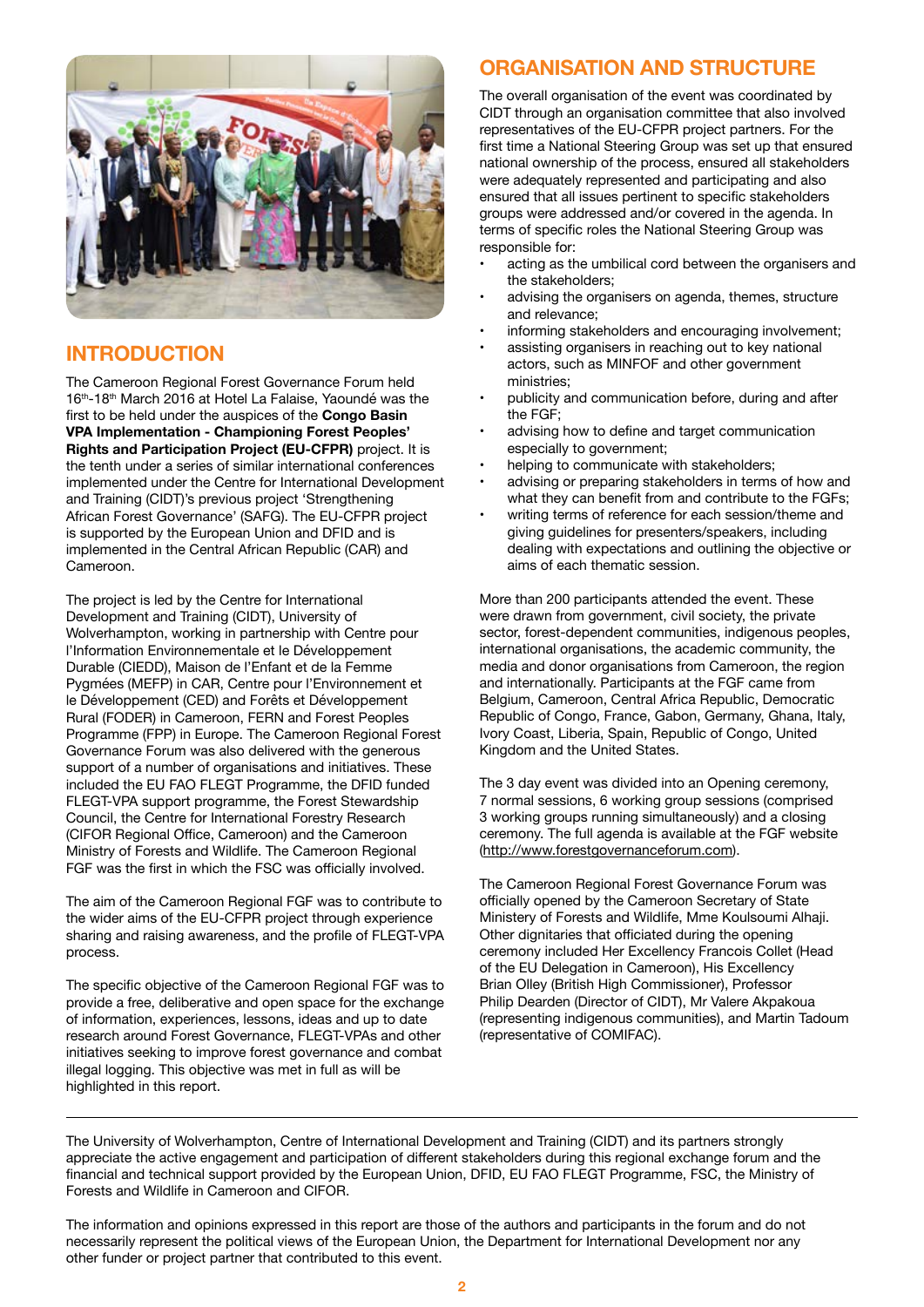

## FIRST SESSION **FLEGT PROGRESS, ACHIEVEMENTS AND ACTION PLAN**

## **Overview**

This session focussed on providing an update on the FLEGT process and achievements at both the global and Congo Basin region level. The presentations were delivered by four key speakers, reflecting on the achievements and progress made by FLEGT-VPA processes to date. These were:

- Stéphane Sourdin, EU Delegation, Cameroon: **Update on FLEGT-VPA processes globally.**
- Bekollo Ferdinand, MINFOF, Cameroon: **Cameroon VPA update.**
- Jean Soh Ndeh, Prosygma: **Support for the establishment of a traceability system for ONAB wood in Benin.**
- David Ouangando, DGl des Eaux et Forêts, **RCA: Central African Republic – State of the forest sector.**

## **Key Highlights**

Since the adoption of the FLEGT Action Plan by the European Union, 15 countries worldwide have decided to be involved in the FLEGT process in order to combat illegal logging and promote transparent and sustainable governance of forests. These countries represent 80% of EU importation of tropical timber.

In Sub-Saharan Africa, the Democratic Republic of Congo, Gabon and Ivory Coast are in the phase of negotiation, while Cameroon, Congo, the Central African Republic, Ghana and Liberia are in the phase of implementation. In Latin America, Guyana and Honduras are in the phase of negotiation. In Asia, Indonesia is the only country actually implementing the FLEGT agreement, while Vietnam Thailand and Laos are in different phases of negotiation.

All implementing countries are engaged to fulfil main requirements of the FLEGT agreement by realising activities in the following 4 'clusters' of the FLEGT process:<br>1. System of legality check and traceability:

- System of legality check and traceability;
- 2. Work of the Independent Auditor and activities on Independent Observation;
- 3. Reform the legal and policy framework (land and forest law, land zoning, etc.) which deeply influences the FLEGT implementation;
- 4. Multi-stakeholders policy dialogue, particularly with the CSO, concerning ongoing challenges for implementing the FLEGT agreement.

## **Key Issues**

#### **There is a need to make systems of legality checks and traceability user friendly for all private operators**

and not only for bigger companies that have better resources and capacity to employ these systems. The issue of internet connectivity remains a major concern for small and medium forestry enterprises, including community forest artisans.

#### **Alternative ways to track and monitor must be explored**

Jean Soh Ndeh, Director General of Prosygma Cameroon, presented the development of the ONATRACK system, similar to the SIGIF in Cameroon, which is a centralised system, based on the collection of data on timber through a simple web-based application capturing information which derive from a barcode. This is then transferred to a central database which stores and updates it across the entire 'chain' and is always available for different users (operator, administrator, client, etc.).

#### **Control of timber in transit across neighbouring countries is still a big problem**

There are difficulties in ensuring that inter-African transactions comply with the legality check and traceability requirements for timber which transits through neighbouring countries such as Chad, Nigeria and Central African Republic. However, as Bekollo Ferdinand explained during his presentation on the legality verification system in Cameroon – SIGIF, the SVL (système de verification de la légalité) is based on the idea that all timber exported must be legal at the origin, before leaving the producing country. Thus, guarantee of legality relies predominantly on the timber producing country.

#### **In some cases new forest concessions are allocated without complying with the VPA FLEGT requirements**

According to a report by Global Witness published in July 2015, many foreign companies (particularly European) continued to get concessions and to log CAR's forests at scale in the middle of the conflict, without any form of control by the government or any sort of sanction by the EU. David Ouangando, government representative from CAR, at the Ministry of Water, Forest, Wildlife and Fishing (Ministère des Eaux, Forêts, Chasse et Pêche) underlined how these accusations have been addressed already and found inaccurate by the government who investigated the situation and provided a reply following a consultative process with national CSOs.

#### **Participants expressed concerns over the difficulties in integrating Domestic Timber Markets with FLEGT regulations**

The domestic market still represents an important percentage of timber illegally exploited; the application of FLEGT rules even for local producers has become an urgency in order to reduce illegality and make clearer the relation between domestic and foreign transactions.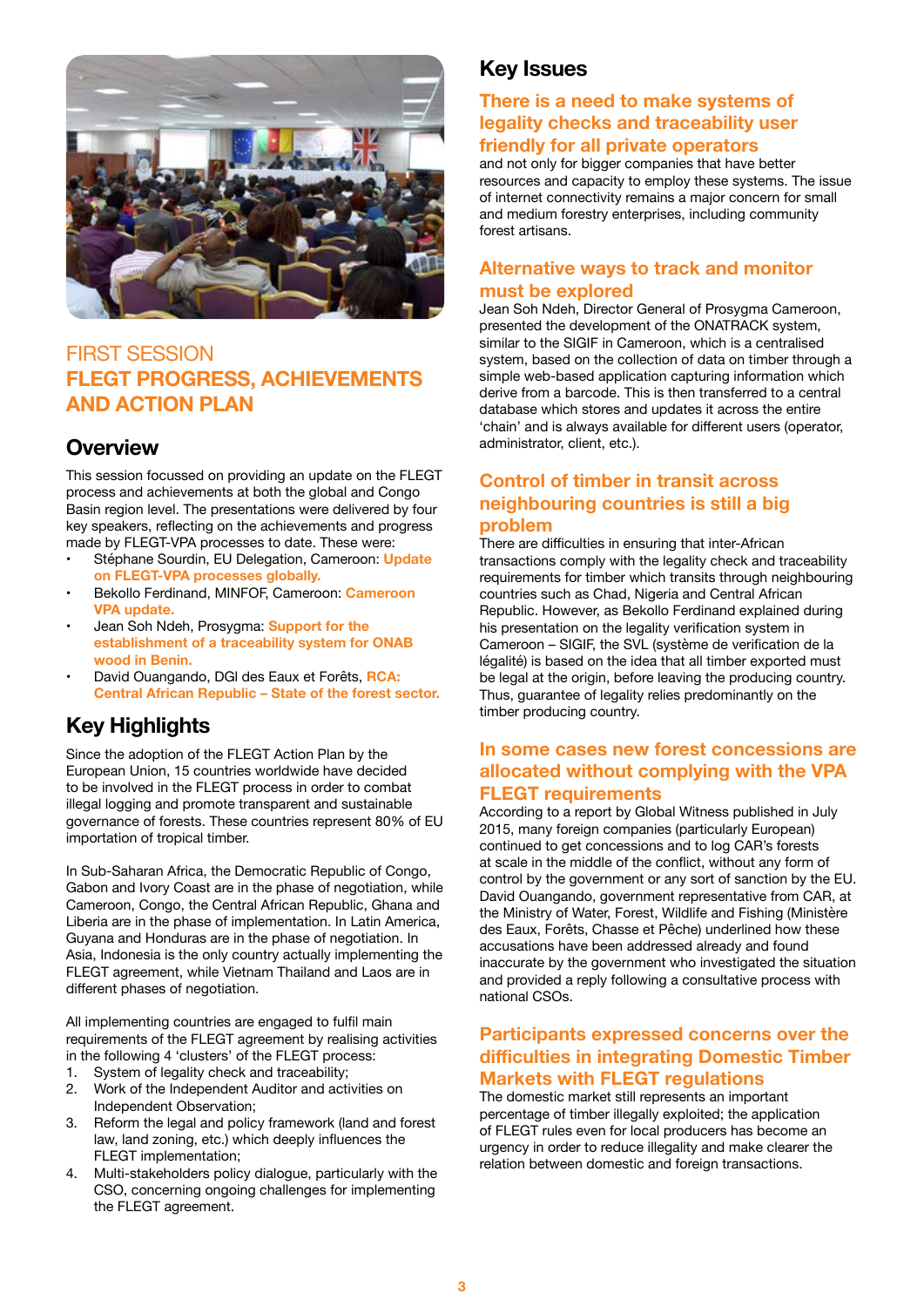

## SECOND SESSION **TRANSPARENCY AND CORRUPTION IN THE FOREST SECTOR**

#### **Overview**

This session explored issues of transparency and corruption with a focus on civil society activities and issues regarding access to information. Key speakers include:

- Martin Mbongo, FLEGT Focal Point, MINFOF: **Progress with Annex VII of the Cameroon VPA.**
- Samuel Mawutor, Civic Response and Forest Watch Ghana: **Progress with addressing transparency in Ghana.**
- Anouska, Perram, Forest Peoples Programme: **Community access to information: some examples in practice within Cameroon's VPA process.**
- Rodrigue Ngonzo, FODER: **Development of the REDD+ Transparency Guide based on experiences from FLEGT.**

## **Key Highlights**

During the second session of the Forum, panellists presented the work to improve access to information in two different cases:

**Case 1:** Cameroon's annex on transparency is rooted in a communications strategy detailing types of data and the channels through which it is published. This has been supported by the EU through two projects providing a dedicated website, personnel training and a manual on procedures.

**Case 2:** Ghana's VPA does not include a transparency annexe. Work in this area is therefore conducted by CSOs, which are 'learning by doing'. CSOs have developed and submitted a list of major documents to be made available. There is concern about the general culture of secrecy and confusion about procedures and roles.

Anouska Perram spoke about a provisional concession granted to Biopalm in 2012 in Cameroon, and confirmed that access to information in the context of forest exploitation is still a great challenge for FLEGT implementation both at national and at local level.



#### **Key Issues**

**Information is available and there is an agreed obligation to publish it, but there is an attitude of fear and/or unwillingness** generated by many factors, such as lack of knowledge, misunderstanding, misperception, intimidation, lack of coordination between government departments.

#### **Access to information for local communities remains a concern**

beyond the problem of internet connections and level of understanding. The correct place to find information may not be known. The general feeling is that managers of information (administrators) are responsible for this.

#### **Information does not exist and it is challenging to produce it**

This is the case particularly where forest communities are in conflict with forest concessionaries, where information may be produced in a non-participatory, unclear manner and also where companies are reluctant to provide necessary data.

#### **Certain information cannot be published**

(for example in Cameroon where some information on economic and commercial issues of forest exploitation cannot be provided to the public) causing a problem with lack of clarity about which kinds of information cannot be published. There is a lack of time and sustainable funding to enable the public administration to produce periodic reports stating the situation of information for each aspect of forest exploitation.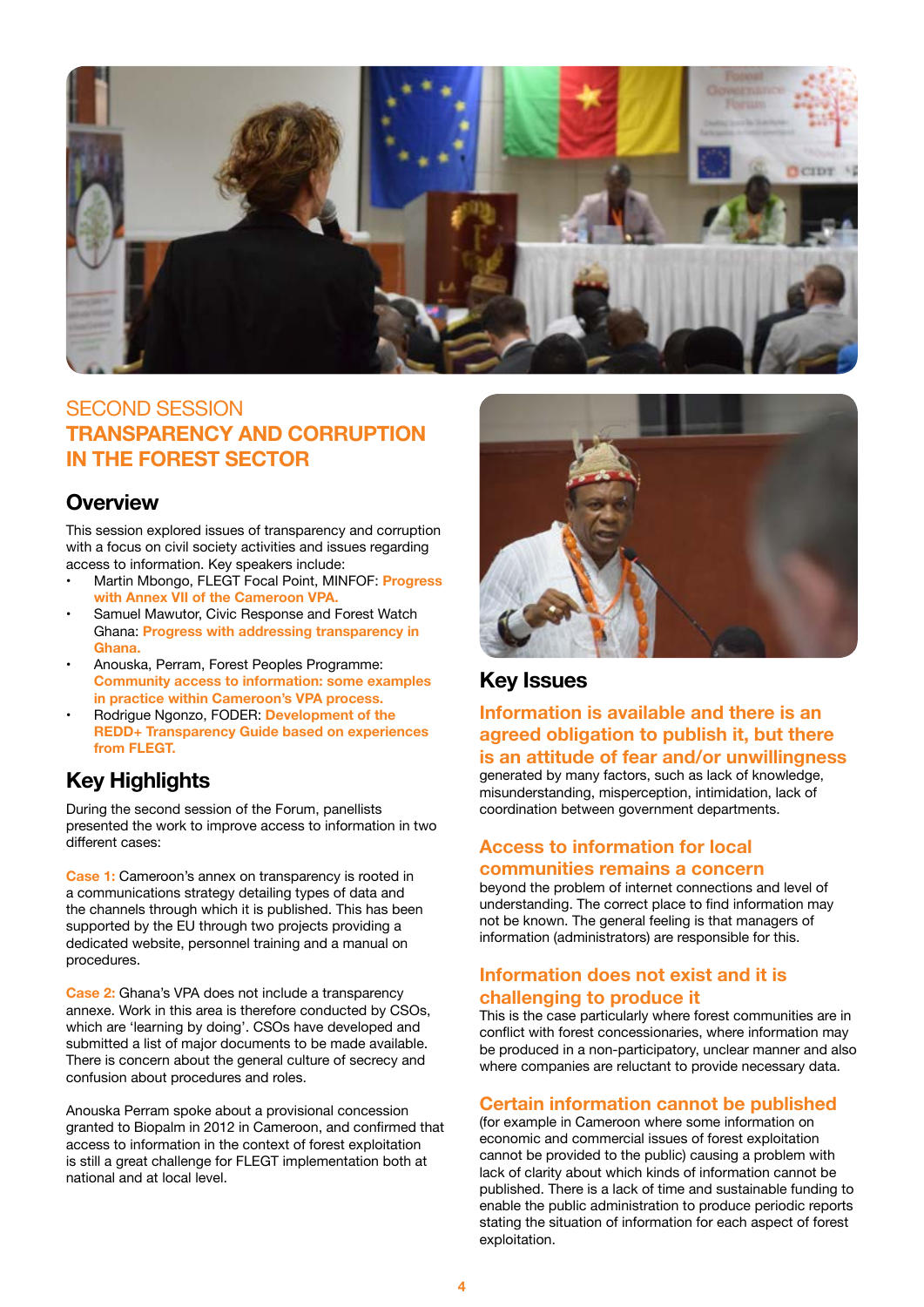

## THIRD SESSION **THE ROLE OF INDEPENDENT FOREST MONITORING (IFM) IN IMPROVING FOREST GOVERNANCE**

#### **Overview**

This session involved speakers presenting cases of IFM, examining the actors involved and the end results. Key speakers included:

- Essylot Lubala, OGF, DRC: **FLEGT Mandated Independent Observation. Role, achievements and lessons, Example from the DRC.**
- Roland P. Harris, Liberia CS-IFM Monitors: **Civil Society led Independent Monitoring. Role, achievements and lessons. Example from Liberia.**
- Hervé Joël MOUNPEN, FODER and Ghislain FOMOU, SAILD: **Standardised External Independent Monitoring System.**
- Duclaire Mbouna, WRI: **Congo Basin forest atlas platforms: a contribution to forest resources governance.**

## **Key Highlights**

In the Democratic Republic of Congo, forest monitoring is in the form of a mandated observation carried out by the CSO, Observatoire de la Gouvernance Forestière.

In Liberia, the CS-IFM (Civil Society Independent Forest Monitors) operates as a technical arm of the NGO coalition of Liberia in order to improve the capacity building and advocacy skills of local organisations responsible for the external independent observation (not mandated). One central achievement of the CS-IFM work has been the realisation of the first social audit exposing government failure to pay into community funds.

Independent forest monitoring in Cameroon is a CSOled observation. The most advanced monitoring system developed so far is SNOIE (système normalisé d'observation independente externe) set up by FODER, together with SAILD, supported by EU FAO FLEGT Programme Funding funding. The system is based on a detailed methodology that integrates the rule ISO 9001: 2008 related to the management of quality in Independent Monitoring systems. This quality is guaranteed by a coordination team that is responsible for overseeing the work of two clusters

of monitoring actors: one acting on the investigation of potential illegalities, through field visits and reporting; the other acting on the advocacy strategy that is addressed towards competent authorities in order to take into account measures for sanctioning eventual infractions.

## **Key Issues**

#### **Difficulties remain in accessing, managing and retaining information**

Accessing relevant data for investigations of infractions remains problematic as administrations are reluctant to provide data. Moreover, when administrations are able to provide information, there are scarce capacities and human resources to maintain this information accessible and available over time.

#### **Addressing the challenge of information management**

Governments in Central Africa in partnership with the World Resources Institute developed forest mapping databases that categorise the information on forest management and exploitation by monitoring forest titles and other land uses. These databases are online forest atlas built on a geographic information system (GIS) platform that aims to strengthen forest management and land use planning by bringing information on all major land use categories onto the same standardised platform. The forest atlases are managed by the staff of the ministries in collaboration with the WRI.

#### **Low staff capacity of administrations makes IFM a challenge**

Additionally, the capacity of CSOs to follow the sanctioning of illegalities and verify and disseminate these results is challenging.

**An absence of knowledge of the forestry code and related legal instruments characterises legal and administrative bodies.** 

#### **African countries should clarify how they will make the IFM system sustainable** IFM has been reliant predominantly on external funding for

more than 10 years.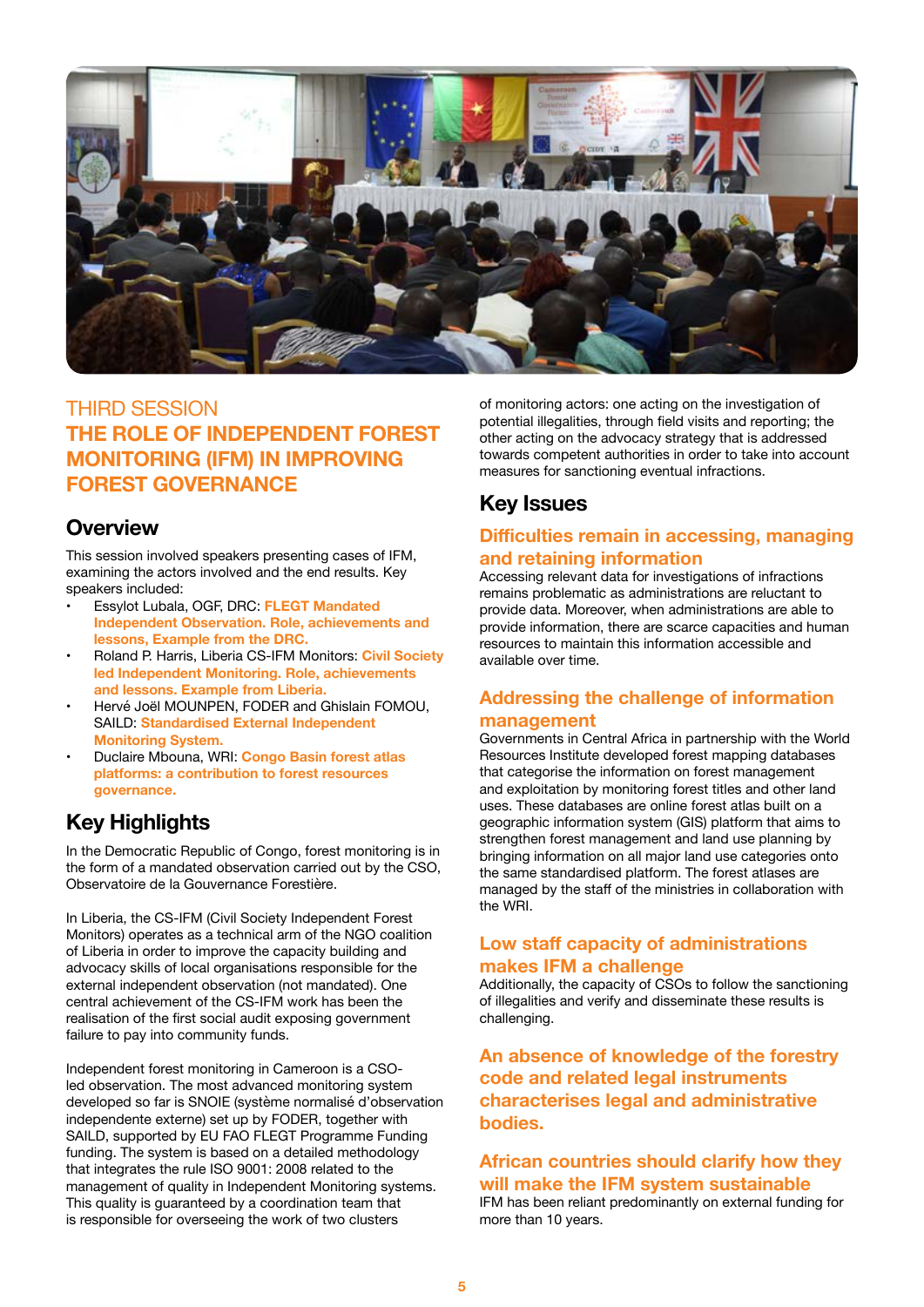



## FOURTH SESSION **LOW CARBON DEVELOPMENT AND TACKLING CLIMATE CHANGE**

#### **Overview**

This session discussed the issues around forest usage, synergies between REDD+ initiatives (Reducing Emissions from Deforestation and Forest Degradation) and FLEGT and their contribution to achieve sustainable and climate friendly development goals. Key speakers included:

- Anne Marie Tiani, CIFOR: **Synergy between adaptation and mitigation and forest management in the Congo basin: Some lessons from COBAM project.**
- Richard Sufo, CIFOR: Implementation of REDD+ at the local scale: **Challenges of inclusive MRV at the pilot project level in Cameroon, DRC and Rwanda.**
- Philippe Guizol, CIRAD: **After Paris: some realties and challenges to move ahead with INDCs in Central Africa.**
- Gervais Ludovic Itsou Madzous, COMIFAC: **COP21 and commitments for the Congo Basin.**

## **Key Highlights**

**REDD+ commitment obliges each country to set up a reliable and credible system of measurement, reporting and verification** (MVR) of changes in forest carbon stock in order to establish the reference level of greenhouse gas emissions (GHG).

Overall **results of this research suggested** that the MRV method to measure RFDD+ contributions for GHG reduction is effectively applicable where there is a good law enforcement, good knowledge and education of actors working on REDD+ and good organisation of communities and/or local civil society (good participation).

Discussions revealed that for REDD+ initiatives the **critical elements of success** are essentially:

a) willingness of the administrations at all level to enforce the law;

b) good knowledge and prepared professionals working on very technical aspects of forest governance; c) the possibility for CSOs to be an effective and active actor in the process.

**The issue of secure land tenure is critical to both REDD and FLEGT.**

**REDD+ activities can be successfully put in place only if there is a good multi-sector coordination** between different ministries (forest, mining, agriculture), at all levels, which must constantly interact in order to define interconnected responsibilities in the realisation of climate change adaptation initiatives.

**Conflicts between ministries** reduce not only the access to information but also the comprehension of different rights and interests in the targeted REDD+ area.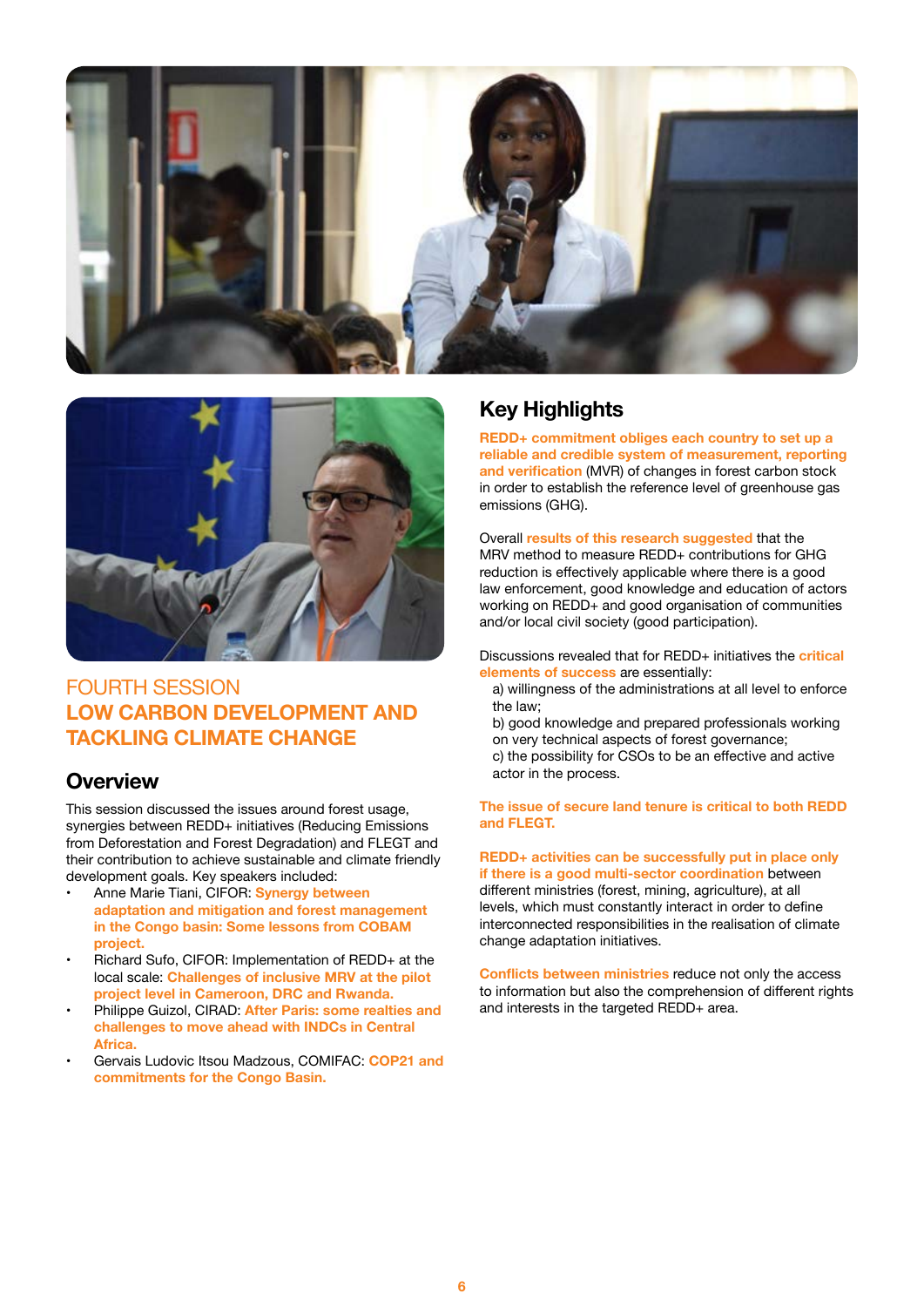

## FIFTH SESSION **EXPLORING SYNERGIES BETWEEN FLEGT AND CERTIFICATION**

#### **Overview**

This session of the Forum aimed to debate how the synergy between existing certification and future licences can be exploited in order to guarantee the credibility of the FLEGT system. Key speakers included:

- Romain Lorent, PPECF: **The role of certification in improving forest governance and sustainable forest management.**
- Mathieu Auger-Schwartzenberg, FSC, Congo Basin: **What are the opportunities for FLEGT and certification synergies?**
- Belinga Solomon, MINFOF, Cameroon: **Lessons from the pilot project on synergies between FLEGT and certification.**

## **Key Highlights**

Romain Lorent, explained that FLEGT licenses and certification schemes share the main objective to combat illegal exportation by verifying the legality of timber across the entire supply chain.

While waiting for the delivery of FLEGT authorisations, private certification remains a critical tool to help EU companies verifying the legality issue in accordance with the criteria of Due Diligence that operators must fulfil in order to conform to the EU timber regulation.

According to the presentation of Mathieu Auger-Schwartzenberg, FSC certificates can be an added value for the FLEGT licensing scheme because they are delivered following a set of ten principles and relative criteria which allow to strictly verify if timber exported is the result of environmentally appropriate, socially beneficial and economically viable forest management.

Efforts to exploit the synergy between private certifications schemes and FLEGT have been scarce until now.



## **Key Issues**

#### **Understanding the relation between VPA, private certification and EUTR is still a challenge**

Participants questioned the utility of private certificates once the FLEGT licenses will be delivered. Speakers clearly explained that private certificates existed before FLEGT and that companies are linked to these schemes for reputational and credibility reasons.

**There were questions over whether once the authorisation will be issued, operators will have to continue to exercise the due diligence.**

#### **Synergy between private systems and FLEGT must be promoted**

Private systems which have, among other issues, a democratic system of decision, a robust conflict resolution scheme and a system compliant with the TLAS.

#### **If these conditions are met, legality verification by private system cannot be considered duplication nor a reason for conflict with VPA requirements**

They are an additional tool for maintaining credibility and reputation of the entire supply chain process, from the forest exploitation step to the labelling and branding.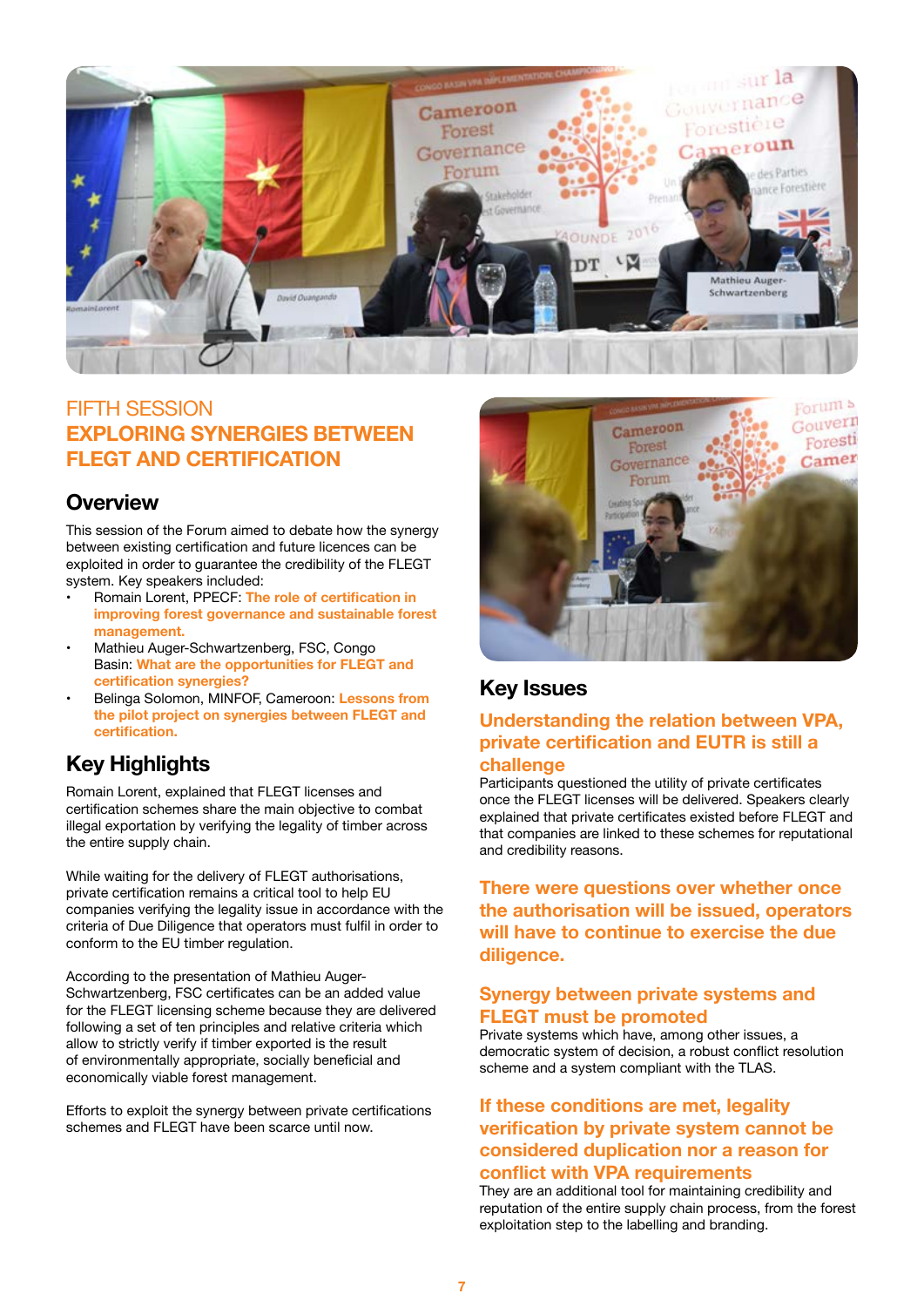

## SIXTH SESSION **MARKET AND TRADE**

#### **Overview**

This session concentrated essentially on the analysis of the role of the informal domestic market. Speakers included:

- M. Norbett Sonne, GFTN, WWF Cameroon: **Study by WWF on the mapping of Chinese investments in the forestry sector in Cameroon (2015).**
- Richard Eba'a Atyi, CIFOR presented **two case studies of informal timber transactions between Cameroon, CAR (VPA) and Chad (non-VPA) and Cameroon ad Nigeria (non VPA).**
- Mr. Akagou Zedon Henri Charles, MINFOF, Cameroon: **The impact of illegal domestic markets.**
- Germane Yene: **Update on the Global Timber Forum.**

## **Key Highlights**

A study by CIFOR led by Richard Atyi found that flows of 79,000m<sup>3</sup> of sawn wood from Cameroon to Chad for the last six months of 2015. These results are not in line with official statistics and are biased by illegal timber in transit from CAR.

Arguably, one of the main reasons of this illegality is determined by administrative constraints. In particular, bribery practices at the level of customs checkpoints are causing delays at clearing goods. This reduces the overall volume of timber declared and facilitates unsustainable exploitation of timber resources with social and ecological impacts that are unknown today.

The representative from MINFOF wanted to underline how the implementation of the VPA agreement has raised new attention on the condition of the domestic market and the necessity to improve support to local producers.

One concrete result of this new momentum is the launching of a pilot project to operationalise the MIB (marché interieur du bois) following the MINFOF decision N°0563/D/MINFOF/ SG/DPT/SDPB/PFmib in October 2015. This project aims to guarantee that wood from the domestic market coming from the permanent and non-permanent forest domain is legal; to facilitate transactions that comply with domestic market requirements in the pilot zones of the project; and to propose new fiscal arrangements for improving investments and support to the domestic market. However, the ability and willingness of small producers to conform to FLEGT requirements remains a critical challenge.

#### **Key Issues**

#### **Domestic timber markets in tropical countries are often bigger than export timber markets**

Domestic markets are poorly regulated and informal suppliers serving them often lack clear legal status or are illegal.

#### **Private sectors argue the VPA system is too demanding**

Both in terms of legal knowledge and of means to comply with the TLAS.

**Private operators see compliance with the FLEGT agreement risks to force less experienced small producers to essentially stop their activities and totally be excluded from the process**

#### **Discussion arose on encouraging better dialogue between China and Cameroon on the issue of timber trade**

The representative from MINFOF informed that attempts to exchange on FLEGT with China are undertaken through the FOCAC – Forum on China African Cooperation.

#### **There is overall urgency to improve resources for and knowledge of private sector operators, particularly S&ME.**

#### **An effective way to support S&ME**

and make more transparent their relation with large-scale exporting companies is to:

- **Promote Information sharing** on marketing, value addition and national timber development strategy;
- **Facilitate Marketing development** for export and interregional timber trade;
- **Increase Legality compliance knowledge and capacity building** for associations;
- **Improve capacity building in management, technical** skills and political lobbying.

#### **The central challenge is to find effective resources to accelerate the process**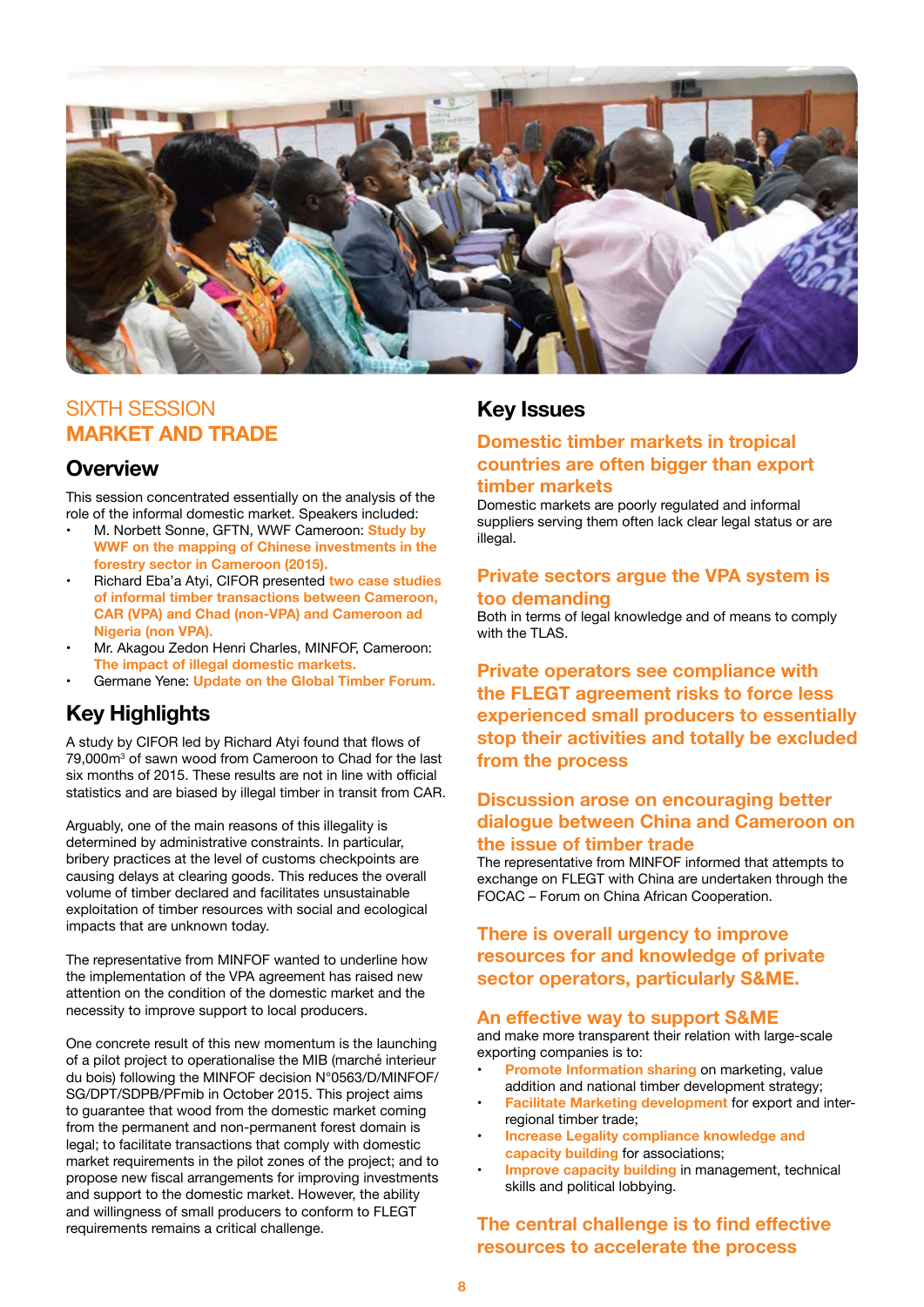

#### SEVENTH SESSION **INCLUSIVE ENGAGEMENT**

#### **Overview**

This session attempted to address the issue of inclusive engagement in the FLEGT process by describing the attitudes, concerns and challenges of parliamentarians, NGOs and indigenous peoples who have been directly or indirectly involved in FLEGT, REDD+ and general forest governance issues. Speakers included:

- Jean Jacques Mathamale, from CIEDD Central African Republic: **How FLEGT's making a difference – lessons from multi-stakeholder collaboration to influence constitutional reform in CAR.**
- Honorable Zam, Réseau des Parlementaires, Cameroon: **The role of parliamentarians in promoting good forest governance.**
- Indra van Gisbergen, Fern: **The role of coalitions and CSO platforms in forest governance initiatives.**
- Felicia Kengoum, CIFOR: **Structures of power, climate change mitigation and forest management in the Congo basin.**
- Mr Valere Akpakoua (representing indigenous communities): **Indigenous Peoples participation in VPA implementation.**

## **Key Highlights**

In 2015, REPAR Cameroon decided to be directly engaged in the monitoring of Government's forest activities by setting up the so-called 'Groupe de Veille'. The specific objective of this group is to guarantee a permanent evaluation of governmental action on anti-corruption activities and the respect of legality requirements in the management of forest resources.

Mr Valere Akpakoua underlined how IPs continue in practice to be marginalised from the above-mentioned dynamics because they have scarce access to information and scarce knowledge of the legal and political issues influencing forest exploitation.

#### **Key Issues**

#### **VPA processes have generally been highly inclusive during the pre-negotiation and negotiation phases**

However, once the agreement signed, several countries seem to have experienced a reduction in multi-stakeholders consultation and, in some cases, even a breakdown of relationships between actors especially CSOs and administrations, essentially due to monitoring activities and other sensitive issues such as the debate on forest conversion.

#### **Critical element of success to promote inclusive engagement in VPA processes**

is underscored by the initiative of the CIEDD from CAR and the 'Groupe de Travail' of REPAR-Cameroon, which is the capacity to do advocacy and to coordinate the work with most influential actors (parliamentarians and the member of the CNS).

#### **Access of information remains problematic for indigenous peoples**

#### **Power dynamics can influence the FLEGT policy environment in a number of ways**

Felicien Kengoum, explained how international actors are perceived as more influential than national actors and there is a well established interaction between and within them. Governmental actors are perceived as most influential among national actors, due to the leading role of ministries in charge of environment and forests over the process. This leads both to collaboration and to competition between governmental agencies.

**Key message: Inclusive engagement needs, among other things, coordination, capacity building and information sharing**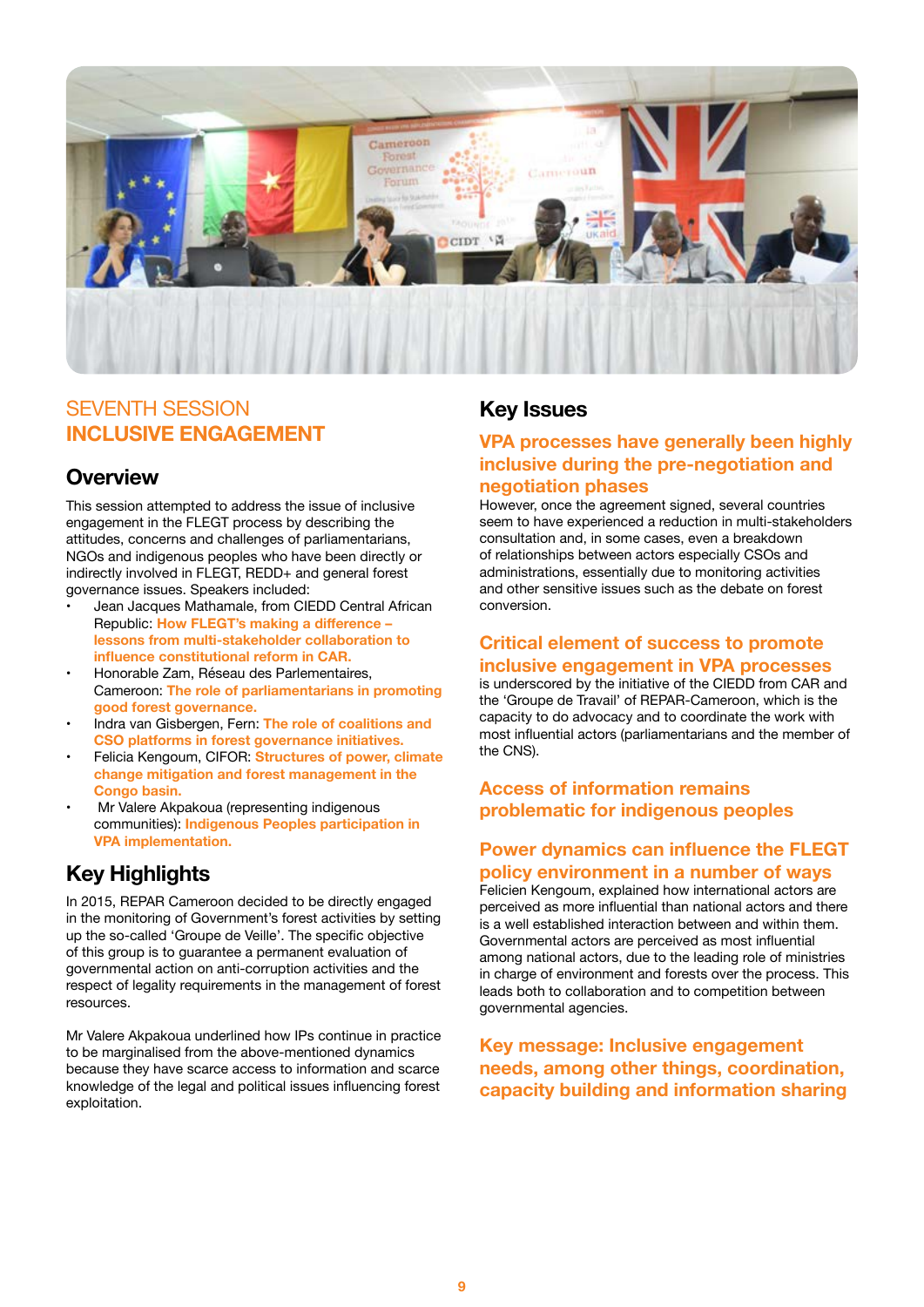

## **WORKING GROUP SESSIONS**

During the second and third day of the Forest Governance Forum participants had the opportunity to further discuss some aspects of the FLEGT implementation already touched upon in the plenary session and to analyse some critical issues which are often marginalised in the forest governance debate. The working groups were divided into six thematic areas. Highlights and recommendations of five of these are detailed on the following pages. The sixth session was a Proposal Writing workshop.

## **1. TENURE AND RIGHTS**



Presentations during this working group had the objective to discuss the importance of recognising and respecting customary users' land rights in the context of large-scale forest exploitation and land-based investments.

The group firstly listened to a presentation from Sa Majesté Mvodo Bruno who wanted to underline the importance of protecting customary rights and reminded the pivotal role of the local communities for the sustainable management of forest and land. He reiterated the position of traditional authorities with regards to the reform of the forest and land law that, according to them, should recognise the legal personality to the village structure.

- Secondly, the group had the opportunity to exchange on the challenges of land law reform and the potential ways of recognising and protecting customary rights in the legal framework.
- A comparative study of the land law reform in Burkina Faso and in Mozambique was presented and the audience had the opportunity to learn that different forms of customary tenure have been fully integrated in the new land laws of these two countries. The main message of this presentation has been that there are multiple possibilities to recognise customary rights and to let them cohabit with statutory law.
- Finally, the group had the chance to know the first results of an innovative project on cartography implemented by diverse Cameroon NGOs in the framework of the so-called Tenure Facility<sup>1</sup>.

#### **The following recommendations were formulated:**

- to continue the multi-stakeholders dialogue on land and forest law reform and integrate the recognition of customary rights.
- to envisage measures in the law which allow the identification and recognition of collective owned land.
- to recognise the status of legal person to the village structure.
- to put more attention on the gender issue in land tenure transactions.
- to well define in the law clear rules of consultation. compensation and benefit-sharing mechanism.
- to debate the possibility of including in the law rules regulating community-investor partnership.
- to clarify in the law the notion of large-scale industrial investment and investment for reason of public interest.
- to foresee in the law under revision some provisions defining the objective of land zoning and land planning and its relation with rule regulating land transactions.
- to promote the recognition of the instrument of cartography and its use in decision-making processes concerning land tenure at all level (institutionalisation, codification etc.).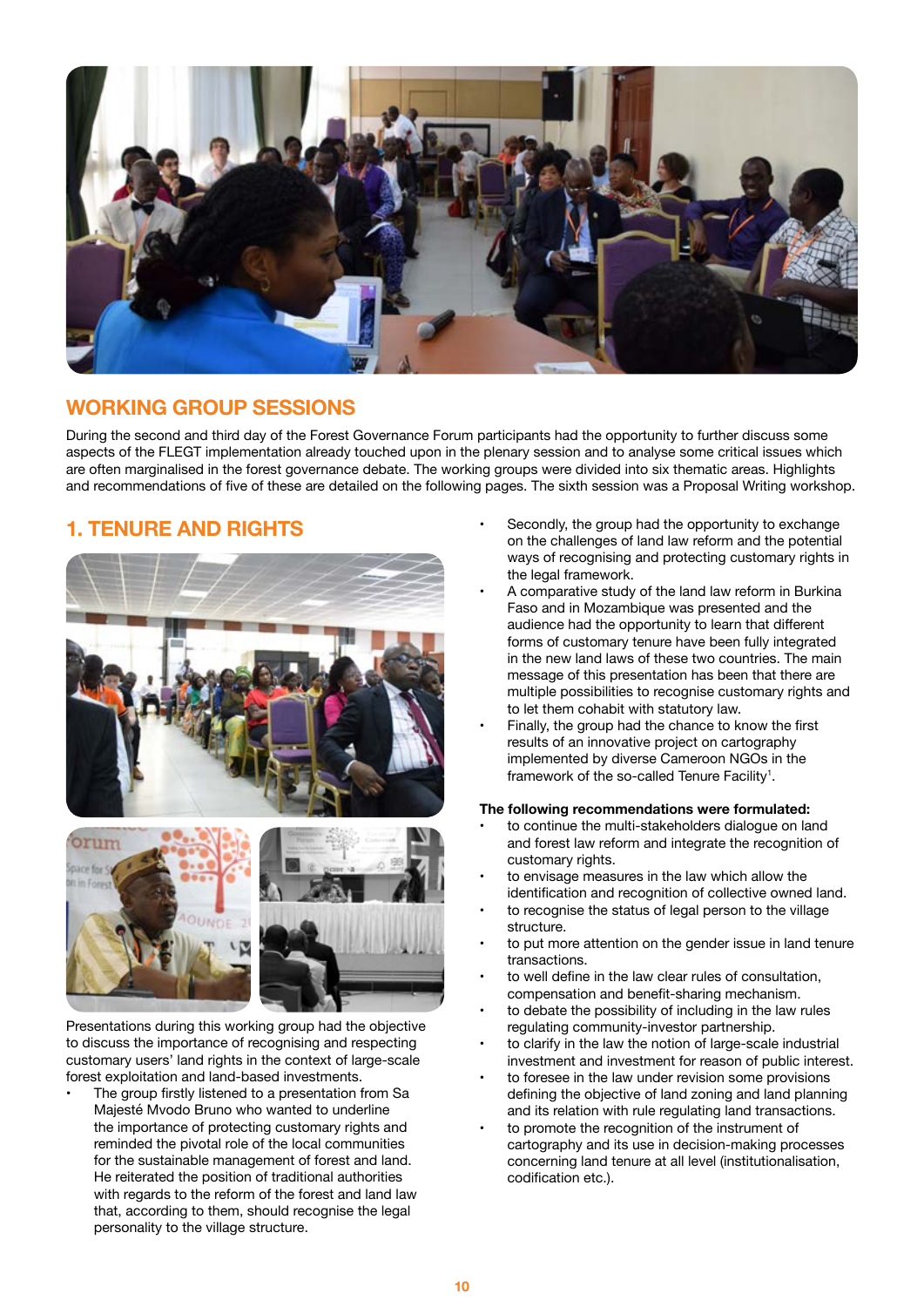## **2. BENEFIT SHARING MECHANISMS**





Discussions developed during this working group concentrated on the analysis of the ways to increase benefits from forest exploitation for communities' stakeholders.

- Speakers exchanged firstly on the vacuum and the incoherencies of the legal framework that does not sufficiently define the mechanisms of compensation and benefit-sharing in areas where companies operate in Cameroon and the sub region in general.
- Secondly, they exchanged on the negative impacts for community development caused by the suppression of the 10% ratio of the Annual Forest Revenue to be allocated to community (Rédevance forestière annuelle)<sup>2</sup> . This suppression has already had negative consequences for many forest communities and CSOs are doing strong lobbying in order to abort the circular and restore annual forest revenue shares destined to local populations.
- Finally, speakers exchanged on potential solutions to improve the mechanisms of benefit-sharing by comparing the way this aspect is framed under the REDD+ initiatives.

#### **The following recommendations were formulated:**

- to continue the advocacy for legal adjustments more in favour of communities for the and resolution of law incoherencies concerning benefit-sharing mechanisms (see the issue of the FAR).
- to augment and ameliorate the monitoring of companies' commitment towards communities as regards the issue of compensation and benefit-sharing.
- to organise and assure advocacy and watchdog initiatives towards other administrations directly concerned by the issue of benefit-sharing mechanisms.
- to provide financial support to local communities which are the most committed actors for the sustainable management of natural resources;
- to exchange experiences at the regional level (COMIFAC) in order to find innovative ways for addressing constraints in the process of benefit-sharing mechanisms, particularly in relation with companies.

#### **3. GENDER IN FOREST GOVERNANCE**



This working group aimed to discuss the importance of promoting a gender-sensitive mindset in the forest governance sector and more specifically to mainstream women into VPA processes.

- Panellists identified and discussed the constraints and obstacles to the participation of women in forest governance.
- A key barrier to women's participation is that women often have no control over the resources they exploit. Particularly, the legal framework does not clarify neither promote rules that facilitate women use of resources, especially as regards to the so called NLTP/PFNL-Produits Forestiers Non Ligneux which are the ones women produce and trade mainly.
- Another obstacle is that customary practices sometimes continue to discriminate women's control on these resources.
- Women also have serious difficulties to access information and to participate in decision making at the community level.
- The VPA approach is seen as an 'holistic': programme which target communities in a homogenous way (for example: impact of deforestation on forest communities rather than on female and male right holders and/or small producers).
- However there is evidence of change: Cameroonian CSOs have created the national REDD+ platform and integrated a specific working group on gender in the framework of this platform.

#### **The following recommendations were formulated:**

- to further invest on the creation of space for dialogue in order to better involve rural women and improve their engagement beyond the simple participation.
- to reinforce women's access to training, information and leadership position.
- to do advocacy towards political and financial institutions in order to push them to invest more in activities which boost PFNL products and the role of women in their commerce.
- to promote women's access to decision-making positions in the framework of projects and programmes for REDD+, FLEGT and community forestry.
- to develop a regional programme on gender in REDD+, FLEGT and community forestry in order to coordinate the efforts, to mobilise more human and financial resources and to make them more usable to the objective of gender-sensitive mindset promotion.